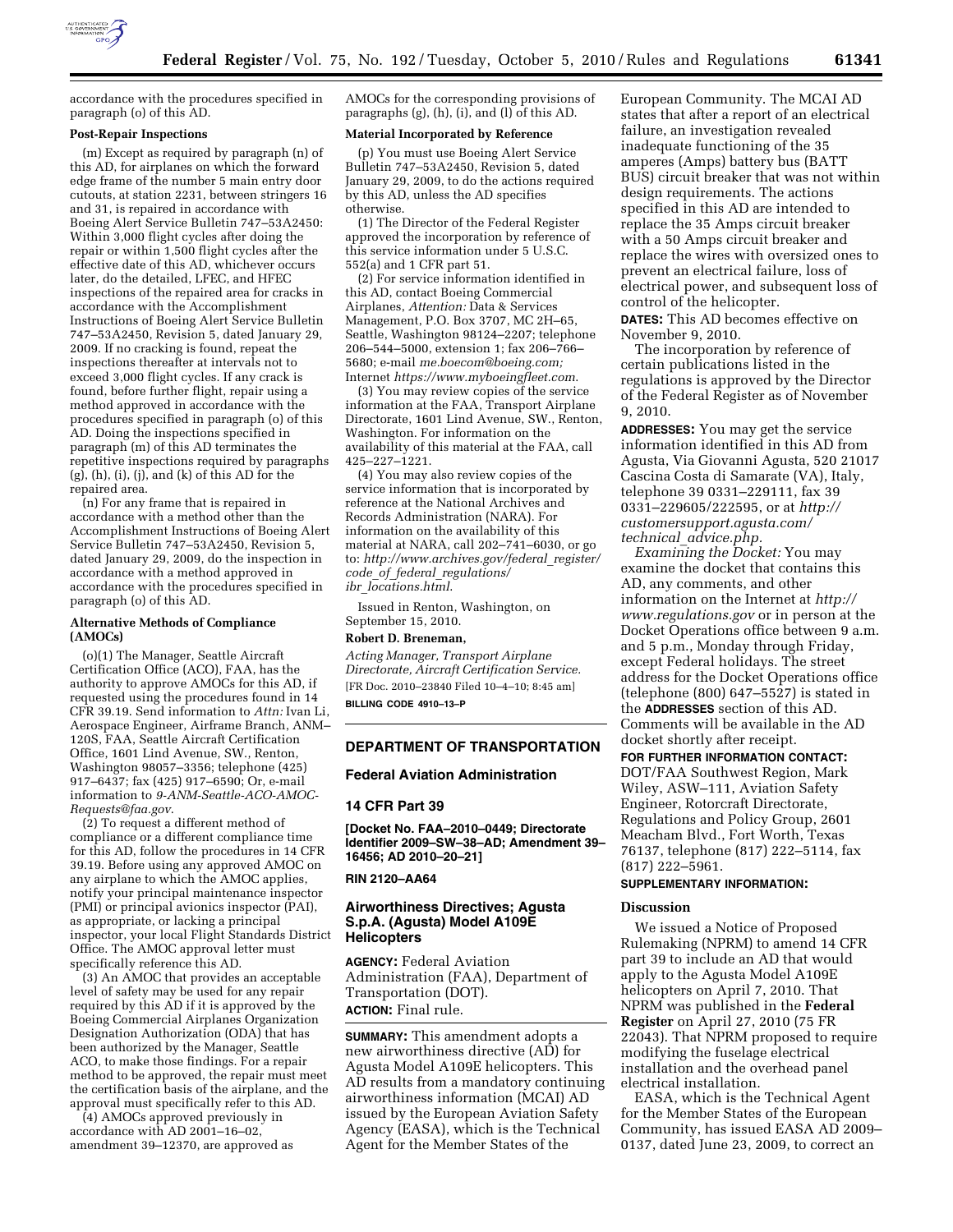unsafe condition for the Agusta Model A109E helicopters.

Following a report of an electrical failure, Agusta investigated the electrical power generation system and identified inadequate functioning of the 35 Amps BATT BUS circuit breaker. To prevent an electrical failure, the manufacturer has developed a BATT BUS circuit breaker modification kit for replacing the 35 Amps circuit breaker with a 50 Amps circuit breaker and replacing the wires with oversized ones. You may obtain further information by examining the MCAI AD and any related service information in the AD docket.

### **Comments**

By publishing the NPRM, we gave the public an opportunity to participate in developing this AD. However, we received no comment on the NPRM or on our determination of the cost to the public. Therefore, based on our review and evaluation of the available data, we have determined that air safety and the public interest require adopting the AD as proposed.

### **Related Service Information**

Agusta has issued Mandatory Bollettino Tecnico No. 109EP–98, dated June 22, 2009, that specifies modifying the BATT BUS circuit breaker installation. The service information specifies modifying the fuselage electrical installation, part number (P/N) 109–0741–49, and the overhead panel electrical installation, P/N 109–0741– 55, with a BATT BUS circuit breaker modification kit, P/N 109–0824–73–101. The actions described in the MCAI AD are intended to correct the same unsafe condition as that identified in the service information.

## **FAA's Evaluation and Unsafe Condition Determination**

This model helicopter has been approved by the aviation authority of Italy and is approved for operation in the United States Pursuant to our bilateral agreement with Italy, EASA, their Technical Agent, has notified us of the unsafe condition described in the MCAI AD. We are issuing this AD because we evaluated all information provided by EASA and determined the unsafe condition exists and is likely to exist or develop on other helicopters of the same type design.

## **Differences Between This AD and the MCAI AD**

We refer to flight hours as hours timein-service. Also, we do not refer to a calendar compliance date of December

31, 2009, because the effective date of this AD would be later than that date.

## **Costs of Compliance**

We estimate that this AD will affect about 73 helicopters of U.S. registry. We also estimate that it will take about 5 work-hours per helicopter to modify the BAT BUS circuit breaker installation. The average labor rate is \$85 per workhour. Required parts will cost about \$700 for the BAT BUS circuit breaker kit. Based on these figures, we estimate that the cost of this AD on U.S. operators is \$82,125, assuming the entire fleet is modified.

## **Authority for This Rulemaking**

Title 49 of the United States Code specifies the FAA's authority to issue rules on aviation safety. Subtitle I, Section 106, describes the authority of the FAA Administrator. Subtitle VII, Aviation Programs, describes in more detail the scope of the Agency's authority.

We are issuing this rulemaking under the authority described in Subtitle VII, Part A, Subpart III, Section 44701, ''General requirements.'' Under that section, Congress charges the FAA with promoting safe flight of civil aircraft in air commerce by prescribing regulations for practices, methods, and procedures the Administrator finds necessary for safety in air commerce. This regulation is within the scope of that authority because it addresses an unsafe condition that is likely to exist or develop on products identified in this rulemaking action.

### **Regulatory Findings**

We have determined that this AD will not have federalism implications under Executive Order 13132. This AD will not have a substantial direct effect on the States, on the relationship between the national Government and the States, or on the distribution of power and responsibilities among the various levels of government.

*For the reasons discussed above, I certify that the regulation:* 

1. Is not a ''significant regulatory action'' under Executive Order 12866;

2. Is not a ''significant rule'' under the DOT Regulatory Policies and Procedures (44 FR 11034, February 26, 1979); and

3. Will not have a significant economic impact, positive or negative, on a substantial number of small entities under the criteria of the Regulatory Flexibility Act.

We prepared an economic evaluation of the estimated costs to comply with this AD. *See* the AD docket to examine the economic evaluation.

## **List of Subjects in 14 CFR Part 39**

Air transportation, Aircraft, Aviation safety, Incorporation by reference, Safety.

#### **Adoption of the Amendment**

■ Accordingly, pursuant to the authority delegated to me by the Administrator, the Federal Aviation Administration amends part 39 of the Federal Aviation Regulations (14 CFR part 39) as follows:

## **PART 39—AIRWORTHINESS DIRECTIVES**

■ 1. The authority citation for part 39 continues to read as follows:

**Authority:** 49 U.S.C. 106(g), 40113, 44701.

## **§ 39.13 [Amended]**

■ 2. The FAA amends § 39.13 by adding the following new AD:

**2020–20–21 Agusta S.p.A.:** Amendment 39– 16456; Docket No. FAA–2010–0449; Directorate Identifier 2009–SW–38–AD.

#### **Effective Date**

(a) This airworthiness directive (AD) becomes effective on November 9, 2010.

## **Other Affected ADs**

(b) None.

# **Applicability**

(c) This AD applies to Agusta Model A109E helicopters, all serial numbers up to and including serial number (S/N) 11758 (except S/N 11741, 11754, and 11757) modified with a circuit breaker modification kit, part number (P/N) 109–0812–04–101,  $-103$ ,  $-107$ , or  $-109$ ; certificated in any category.

#### **Reason**

(d) The mandatory continuing airworthiness information (MCAI) AD states after a report of an electrical failure, an investigation revealed inadequate functioning of the 35 amperes (Amps) battery bus (BATT BUS) circuit breaker.

#### **Actions and Compliance**

(e) Within 50 hours time-in-service, unless already done, modify the fuselage electrical installation, P/N 109–0741–49, and the overhead panel electrical installation, P/N 109–0741–55 with a BATT BUS circuit breaker modification kit, P/N 109–0824–73– 101, as depicted in Figures 1 and 2 and by following the Compliance Instructions, paragraphs 2 through 20.7, of Agusta Mandatory Bollettino Tecnico No. 109EP–98, dated June 22, 2009.

#### **Differences Between This AD and the MCAI AD**

(f) We refer to flight hours as hours timein-service. Also, we do not refer to a calendar compliance date of December 31, 2009, because the effective date of this AD would be later than that date.

## **Other Information**

(g) Alternative Methods of Compliance (AMOCs): The Manager, Safety Management